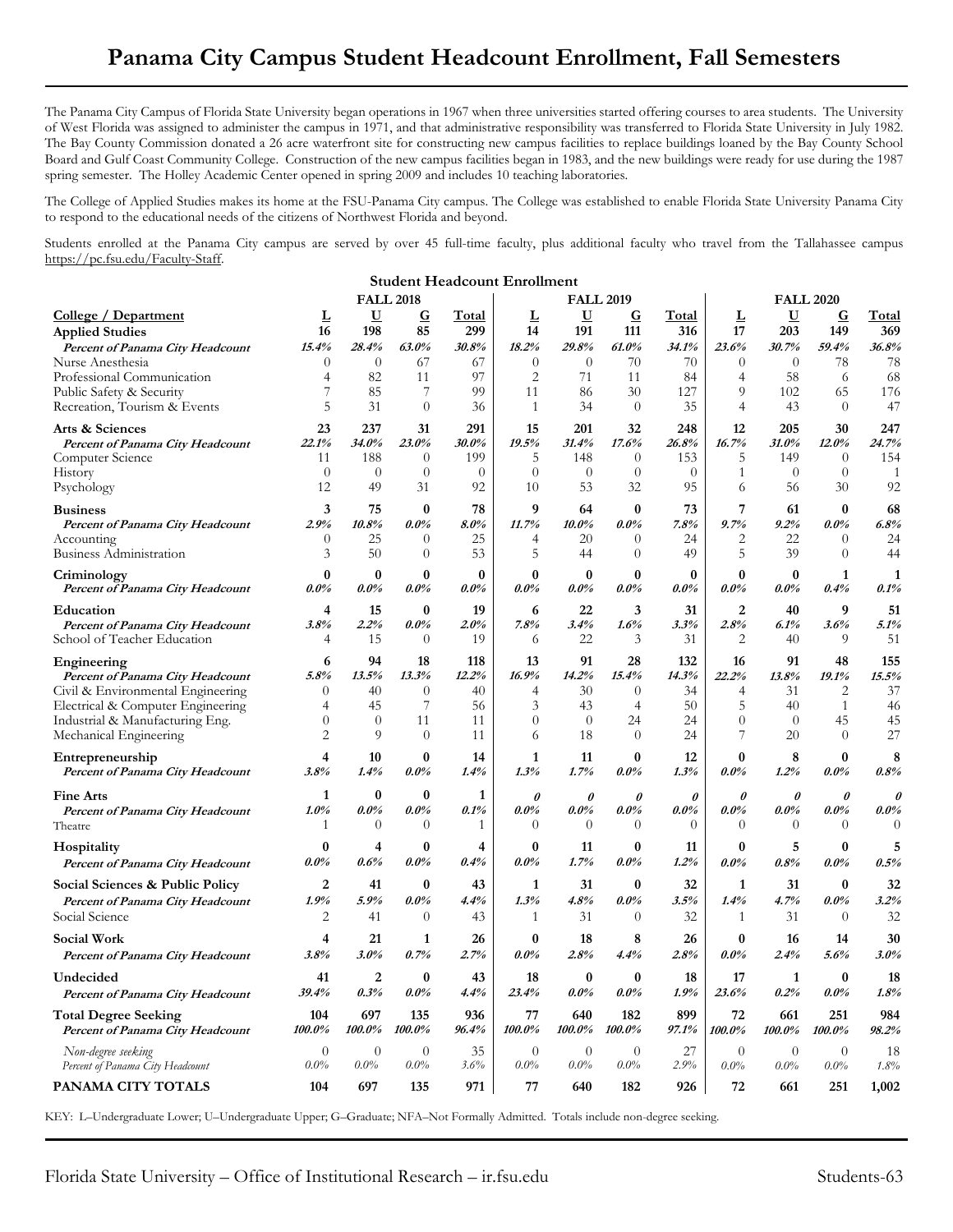| <b>Origin of Students</b>                                 |                       |                              |                                  |                                |                                |                                  |                                |                    |                     |                                |                              |
|-----------------------------------------------------------|-----------------------|------------------------------|----------------------------------|--------------------------------|--------------------------------|----------------------------------|--------------------------------|--------------------|---------------------|--------------------------------|------------------------------|
|                                                           | Fall                  | Fall                         | Fall                             |                                | Fall                           | Fall                             | Fall                           | Florida            | Fall                | Fall                           | Fall                         |
| <b>Nation</b>                                             | 2018                  | 2019                         | 2020                             | <b>State</b>                   | 2018                           | 2019                             | 2020                           | County             | 2018                | 2019                           | 2020                         |
| Argentina                                                 | $\theta$              | $\mathbf{1}$                 | $\theta$                         | Alabama                        | 14                             | 19                               | 17                             | Alachua            | 8                   | 6                              | 8                            |
| Bangladesh                                                | 1                     | $\mathbf{1}$                 | $\mathbf{1}$                     | Arkansas                       | $\mathbf{1}$                   | 2                                | 3                              | Bay                | 453                 | 427                            | 430                          |
| Brazil                                                    | 1                     | $\overline{c}$               | $\mathbf{1}$                     | Arizona                        | $\mathfrak{Z}$                 | $\overline{c}$                   | $\boldsymbol{0}$               | Brevard            | 14                  | 10                             | 10                           |
| Bulgaria                                                  | $\overline{0}$        | $\overline{0}$               | $\mathbf{1}$                     | California                     | 5                              | $\overline{c}$                   | 5                              | Broward            | 17                  | 14                             | 14                           |
| Canada                                                    | 1                     | $\mathbf{1}$                 | $\mathfrak{Z}$                   | Colorado                       | 3                              | 6                                | $\overline{7}$                 | Calhoun            | 12                  | $\overline{9}$                 | 6                            |
| Chile                                                     | 1                     | $\mathbf{1}$                 | $\mathbf{1}$                     | Connecticut                    | $\overline{c}$                 | $\overline{c}$                   | $\overline{c}$                 | Charlotte          | $\mathbf{1}$        | $\overline{c}$                 | $\boldsymbol{0}$             |
| China                                                     | $\theta$              | $\mathbf{1}$                 | $\overline{c}$                   | Florida                        | 865                            | 817                              | 885<br>22                      | Citrus             | $\mathbf{2}$        | $\overline{2}$<br>$\mathbf{1}$ | $\sqrt{2}$                   |
| Colombia<br>Cuba                                          | 1<br>1                | $\boldsymbol{0}$<br>$\theta$ | $\mathbf{1}$<br>$\overline{0}$   | Georgia<br>Hawaii              | 23<br>$\mathbf{1}$             | 21<br>$\overline{c}$             | $\overline{c}$                 | Clay<br>Collier    | $\overline{4}$<br>1 | $\overline{2}$                 | $\sqrt{6}$<br>$\mathfrak{Z}$ |
| Czech Republic                                            | 1                     | $\boldsymbol{0}$             | $\overline{0}$                   | Idaho                          | 2                              | 3                                | $\mathbf{2}$                   | Columbia           | $\Omega$            | $\mathbf{1}$                   | $\boldsymbol{0}$             |
| Ecuador                                                   | 1                     | $\theta$                     | $\overline{0}$                   | Illinois                       | 1                              | $\mathbf{1}$                     | $\mathbf{1}$                   | Miami-Dade         | 20                  | 11                             | 14                           |
| Egypt                                                     | $\overline{0}$        | $\mathbf{1}$                 | $\mathbf{1}$                     | Indiana                        | 1                              | $\mathbf{1}$                     | $\theta$                       | Duval              | 22                  | 15                             | 17                           |
| Great Britain                                             | 1                     | $\boldsymbol{0}$             | $\overline{0}$                   | Kansas                         | $\overline{0}$                 | $\theta$                         | $\mathbf{1}$                   | Escambia           | 7                   | 7                              | $\boldsymbol{7}$             |
| Honduras                                                  | $\overline{0}$        | $\mathbf{1}$                 | $\mathbf{1}$                     | Kentucky                       | 3                              | 3                                | $\overline{4}$                 | Flagler            | $\overline{c}$      | $\overline{c}$                 | $\mathbf{1}$                 |
| India                                                     | 5                     | 3                            | $\mathbf{1}$                     | Louisiana                      | $\overline{c}$                 | 5                                | 3                              | Franklin           | 6                   | 5                              | $\sqrt{2}$                   |
| Jamaica                                                   | $\overline{0}$        | $\boldsymbol{0}$             | $\mathbf{1}$                     | Maryland                       | $\boldsymbol{0}$               | $\overline{c}$                   | 5                              | Gadsden            | 5                   | $\overline{4}$                 | $\mathbf{1}$                 |
| Jordan                                                    | $\overline{0}$        | $\mathbf{1}$                 | $\mathbf{1}$                     | Massachusetts                  | $\overline{0}$                 | $\overline{0}$                   | $\mathbf{1}$                   | Gulf               | 14                  | 10                             | 14                           |
| Kazakhstan                                                | 2                     | $\mathbf{1}$                 | $\boldsymbol{0}$                 | Michigan                       | $\overline{0}$                 | $\overline{0}$                   | $\mathbf{2}$                   | Hendry             | 1                   | $\theta$                       | $\theta$                     |
| Lithuania                                                 | 1                     | $\boldsymbol{0}$             | $\boldsymbol{0}$                 | Minnesota                      | $\overline{0}$                 | $\overline{0}$                   | $\mathbf{1}$                   | Hernando           | 2                   | $\mathbf{1}$                   | 3                            |
| Mexico                                                    | 0                     | $\mathbf{1}$                 | $\mathfrak{Z}$                   | Mississippi                    | $\mathbf{1}$                   | $\boldsymbol{0}$                 | $\boldsymbol{0}$               | Highlands          | $\overline{0}$      | $\theta$                       | $\boldsymbol{0}$             |
| Moldova                                                   | $\overline{c}$        | $\overline{c}$               | $\mathbf{1}$                     | Missouri                       | $\mathbf{1}$                   | $\overline{c}$                   | $\overline{2}$                 | Hillsborough       | 25                  | 21                             | 29                           |
| Pakistan                                                  | 0                     | $\theta$                     | $\mathbf{1}$                     | Nevada                         | $\overline{0}$                 | $\mathbf{1}$                     | $\mathbf{1}$                   | Holmes             | 7                   | 13                             | $\,8\,$                      |
| Panama                                                    | 1                     | $\mathbf{1}$                 | $\mathbf{1}$                     | New Jersey                     | 1                              | $\mathbf{1}$                     | $\mathbf{1}$                   | Indian River       | $\mathbf{1}$        | $\mathbf{2}$                   | $\mathfrak{Z}$               |
| Peru                                                      | $\theta$              | $\theta$                     | $\mathbf{1}$                     | New Mexico                     | 1                              | $\boldsymbol{0}$                 | $\mathbf{1}$                   | Jackson            | 15                  | 16                             | 24                           |
| Philippines                                               | 3                     | $\overline{c}$               | $\overline{c}$                   | New York                       | 8                              | $\overline{7}$                   | $\mathfrak{Z}$                 | Jefferson          | 1                   | 1                              | $\theta$                     |
| Russia                                                    | 1                     | $\mathbf{1}$                 | $\overline{c}$                   | North Carolina                 | 2                              | $\mathbf{1}$                     | 3                              | Lake               | $\Omega$            | $\theta$                       | $\mathbf{1}$                 |
| Thailand                                                  | 1                     | $\mathbf{1}$                 | $\boldsymbol{0}$                 | Ohio                           | 1                              | $\theta$                         | 3                              | Lee                | 6                   | 6                              | $\,8\,$                      |
| Turkey                                                    | $\mathbf{1}$          | $\mathbf{1}$                 | $\overline{c}$<br>$\overline{c}$ | Oklahoma                       | 1                              | $\mathbf{1}$                     | $\theta$                       | Leon               | 43                  | 51                             | 58                           |
| Ukraine<br><b>USA</b>                                     | $\overline{c}$<br>941 | $\mathbf{1}$<br>896          | 967                              | Pennsylvania<br>South Carolina | $\overline{0}$<br>$\mathbf{1}$ | $\overline{c}$<br>$\overline{c}$ | $\mathbf{1}$<br>$\overline{c}$ | Liberty<br>Manatee | $\theta$<br>5       | $\mathbf{2}$<br>6              | $\overline{4}$<br>6          |
| Uruguay                                                   | $\theta$              | $\mathbf{1}$                 | $\mathbf{1}$                     | Tennessee                      | 4                              | $\overline{2}$                   | $\mathbf{1}$                   | Marion             | $\mathbf{2}$        | $\mathbf{2}$                   | $\overline{4}$               |
| Uzbekistan                                                | $\theta$              | 2                            | $\mathbf{1}$                     | Texas                          | 6                              | 6                                | $\overline{\mathcal{I}}$       | Martin             | 3                   | $\overline{2}$                 | $\mathfrak{Z}$               |
| Venezuela                                                 | 1                     | $\overline{c}$               | $\overline{2}$                   | Utah                           | 1                              | $\boldsymbol{0}$                 | $\boldsymbol{0}$               | Monroe             | $\overline{0}$      | $\overline{0}$                 | $\sqrt{2}$                   |
| Vietnam                                                   | 1                     | $\overline{1}$               | $\mathbf{1}$                     | Virginia                       | 6                              | $\overline{c}$                   | 5                              | Nassau             | $\theta$            | $\overline{2}$                 | $\mathbf{1}$                 |
| Total                                                     | 971                   | 926                          | 1,002                            | Washington                     | $\overline{c}$                 | $\overline{2}$                   | $\mathbf{1}$                   | Okaloosa           | 30                  | 32                             | 34                           |
|                                                           |                       |                              |                                  | Wisconsin                      | 1                              | $\theta$                         | $\theta$                       | Okeechobee         | $\theta$            | $\theta$                       | $\mathbf{1}$                 |
|                                                           |                       |                              |                                  | Wyoming                        | $\mathbf{1}$                   | $\boldsymbol{0}$                 | $\theta$                       | Orange             | 15                  | 17                             | $22\,$                       |
|                                                           |                       |                              |                                  | Non-USA                        | $\overline{7}$                 | $\overline{9}$                   | 8                              | Osceola            | $\theta$            | $\theta$                       | $\overline{4}$               |
|                                                           |                       |                              |                                  | Total                          | 971                            | 926                              | 1,002                          | Palm Beach         | $10\,$              | 6                              | $10\,$                       |
|                                                           |                       |                              |                                  |                                |                                |                                  |                                | Pasco              | 5                   | 4                              | 5                            |
|                                                           |                       |                              |                                  |                                |                                |                                  |                                | Pinellas           | 15                  | 14                             | 13                           |
|                                                           |                       |                              |                                  |                                |                                |                                  |                                | Polk               | 6                   | 7                              | 6                            |
|                                                           |                       |                              |                                  |                                |                                |                                  |                                | Putnam             | $\Omega$            | $\theta$                       | $\theta$                     |
|                                                           |                       |                              |                                  |                                |                                |                                  |                                | Santa Rosa         | 9                   | 8                              | 6                            |
|                                                           |                       |                              |                                  |                                |                                |                                  |                                | Sarasota           | 1                   | 2                              | $\sqrt{2}$                   |
|                                                           |                       |                              |                                  |                                |                                |                                  |                                | Seminole           | 11                  | 6                              | $\overline{5}$               |
|                                                           |                       |                              |                                  |                                |                                |                                  |                                | St. Johns          | $\theta$            | 3                              | $\mathfrak{Z}$               |
|                                                           |                       |                              |                                  |                                |                                |                                  |                                | St. Lucie          | 3                   | $\overline{2}$<br>$\theta$     | $\mathbf{2}$<br>$\mathbf{1}$ |
|                                                           |                       |                              |                                  |                                |                                |                                  |                                | Sumter<br>Taylor   | 1<br>1              | 1                              | $\boldsymbol{0}$             |
|                                                           |                       |                              |                                  |                                |                                |                                  |                                | Union              | $\Omega$            | $\overline{0}$                 | $\mathbf{1}$                 |
|                                                           |                       |                              |                                  |                                |                                |                                  |                                | Volusia            | 6                   | 3                              | 3                            |
|                                                           |                       |                              |                                  |                                |                                |                                  |                                | Wakulla            | 2                   | $\theta$                       | $\sqrt{2}$                   |
|                                                           |                       |                              |                                  |                                |                                |                                  |                                | Walton             | 27                  | 39                             | 49                           |
|                                                           |                       |                              |                                  |                                |                                |                                  |                                | Washington         | 25                  | 21                             | $27\,$                       |
|                                                           |                       |                              |                                  |                                |                                |                                  |                                | Non-Florida        | 98                  | 99                             | 109                          |
|                                                           |                       |                              |                                  |                                |                                |                                  |                                | Non-USA            | 7                   | 9                              | <u>8</u>                     |
| Source: Fall Preliminary Student Instruction Files (SIFP) |                       |                              |                                  |                                |                                |                                  |                                | Total              | 971                 | 926                            | 1,002                        |

## **Panama City Campus Student Headcount Enrollment, Fall Semesters**